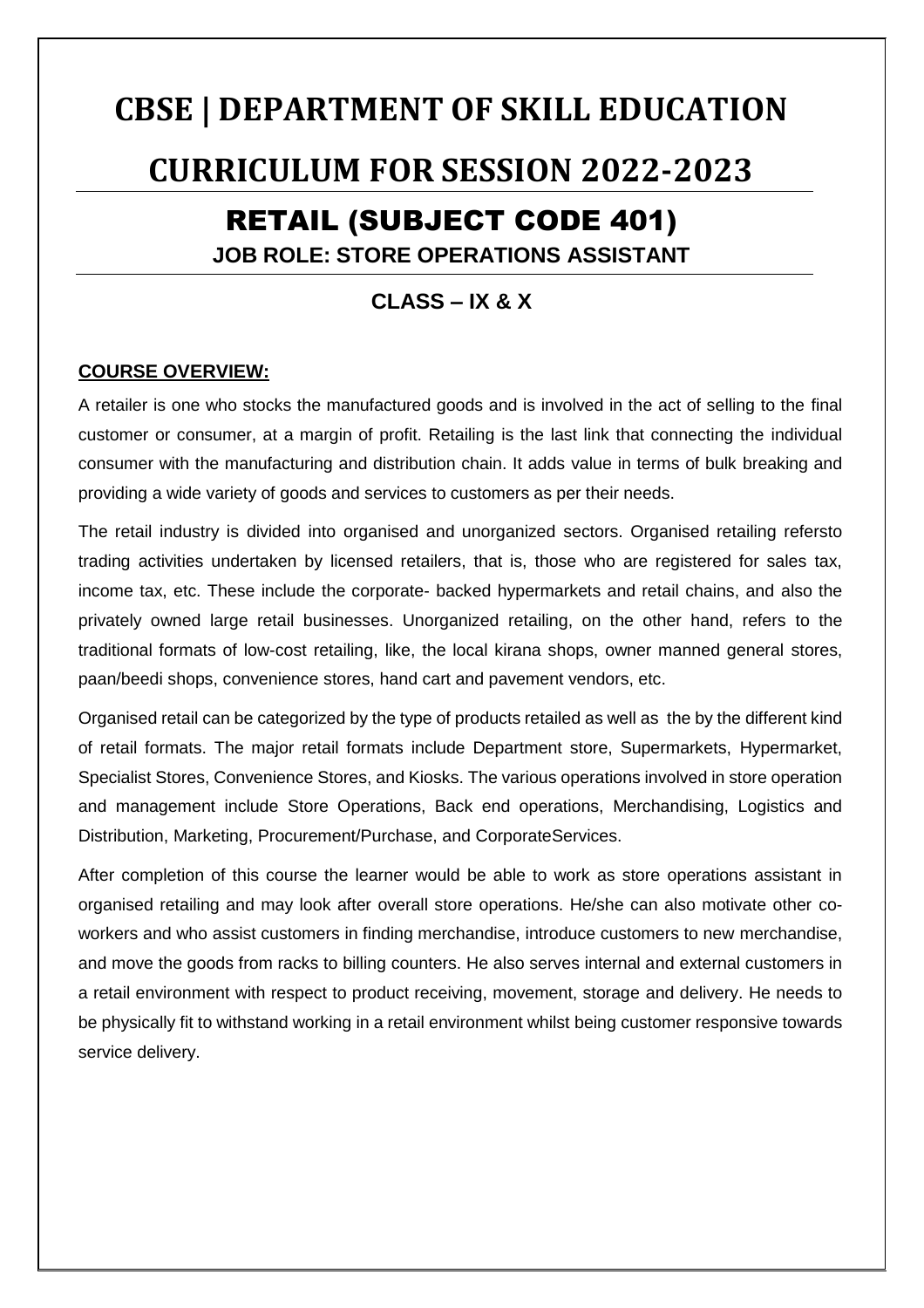#### **OBJECTIVES OF THE COURSE:**

In this course, the students will be introduced to the fundamental concepts of Retail Managementand the career opportunities available in this field. This course provides an insight to the studentsregarding various issues associated with store operation, visual merchandising, merchandising, inventory management, retail sales etc. Class participation would be fundamental for the development of transferrable skills.

Followings are the main objectives of this course.

- To familiarize the students regarding various dimensions of retail management andcareer opportunities available in these fields.
- To develop practical understanding among the students associated with retailing through classroom discussion/ participation and projects.
- To develop transferrable skills among the students for managing retail operationefficiently so that they could be ready to join the retail industry.
- To provide knowledge to students in concise and understandable format so that students could learn and apply these concepts in their career for the growth.
- To provide brief insight about floor operation, product display, product handling, inventory management and retail sales.

#### **SALIENT FEATURES:**

- Retailing involves direct interaction among buyers and sellers.
- Across the world, the number of retail outlet is more than any other forms of the business. India is known as nation of the shop as there are more than 13 million retail outlets in the country.
- Retail business primarily deals with B to C market rather than B to B market. In retailing,sales volume is comparatively large in quantity but lesser in monetary value.
- Location and lay out design of the store are critical success factor for the growth of the store.
- Retail is very localized business and it is in transition phase; mergers, acquisition among the retail firms are taking place across the globe.
- Retailers are developing new business format. On line retailers are growing at very highpace and it is impacting the business of traditional store.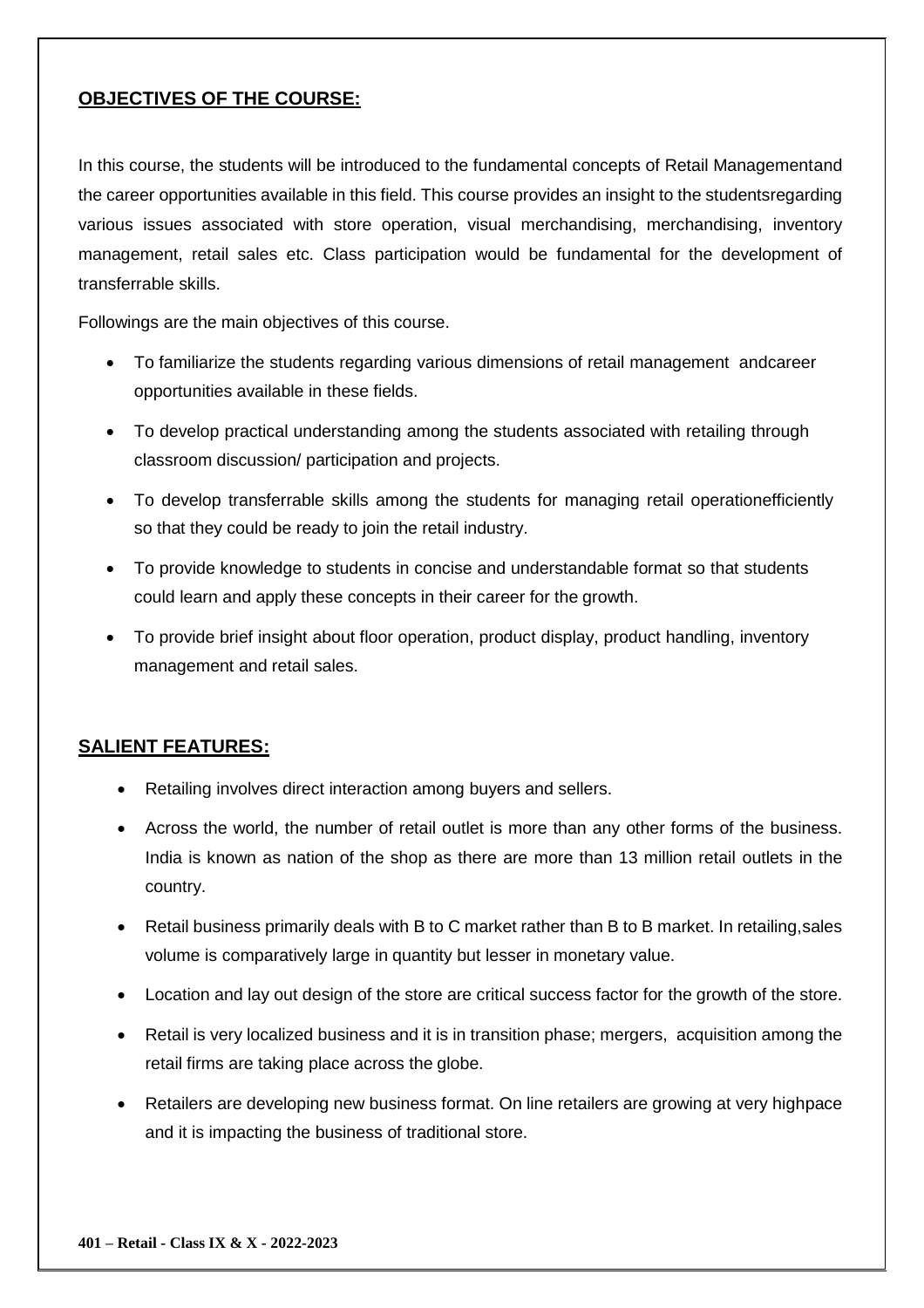#### **LIST OF EQUIPMENT AND MATERIALS:**

The list given below is suggestive and an exhaustive list should be prepared by the vocational teacher. Only basic tools, equipment and accessories should be procured by the Institution so that the routine tasks can be performed by the students regularly for practice and acquiring adequate practical experience.

#### **Material Required for Store Operations Assistant:**

- 1. Shelves for Stacking Products
- 2. Shopping Cart
- 3. Signage Board Retail
- 4. Offer / Policy Signage
- 5. Big Poster (at POS) for offer related advertisement
- 6. Gondola
- 7. Products for display (Dummy Cameras and Mobiles)
- 8. Danglers
- 9. Coupons and Vouchers
- 10. Carry Bags
- 11. Physical Bill Copy
- 12. Bar Code Machine
- 13. Customer Feedback Form
- 14. Safety and security equipments on site-
	- *Fire extinguisher*
	- *Security cameras*
	- *LCD screens*
	- *Safety sign boards*
	- *Personal protective equipments (PPE) like gloves, helmets, jackets, harness etc.*
	- *Locking systems*
- 15. Housekeeping equipments on site
	- *Vacuum cleaner*
	- *Mops*
	- *Cleaning chemicals*
	- *Cleaning Robots*
	- *Air purifiers*
	- *Filtering machines*
	- *Spill Absorbents*
	- *Termite treatment*

#### **Teaching/Training Aids:**

- 1. Computer
- 2. LCD Projector
- 3. Projection Screen
- 4. White/Black Boards
- 5. Flip Charts
- 6. Video and audio recorders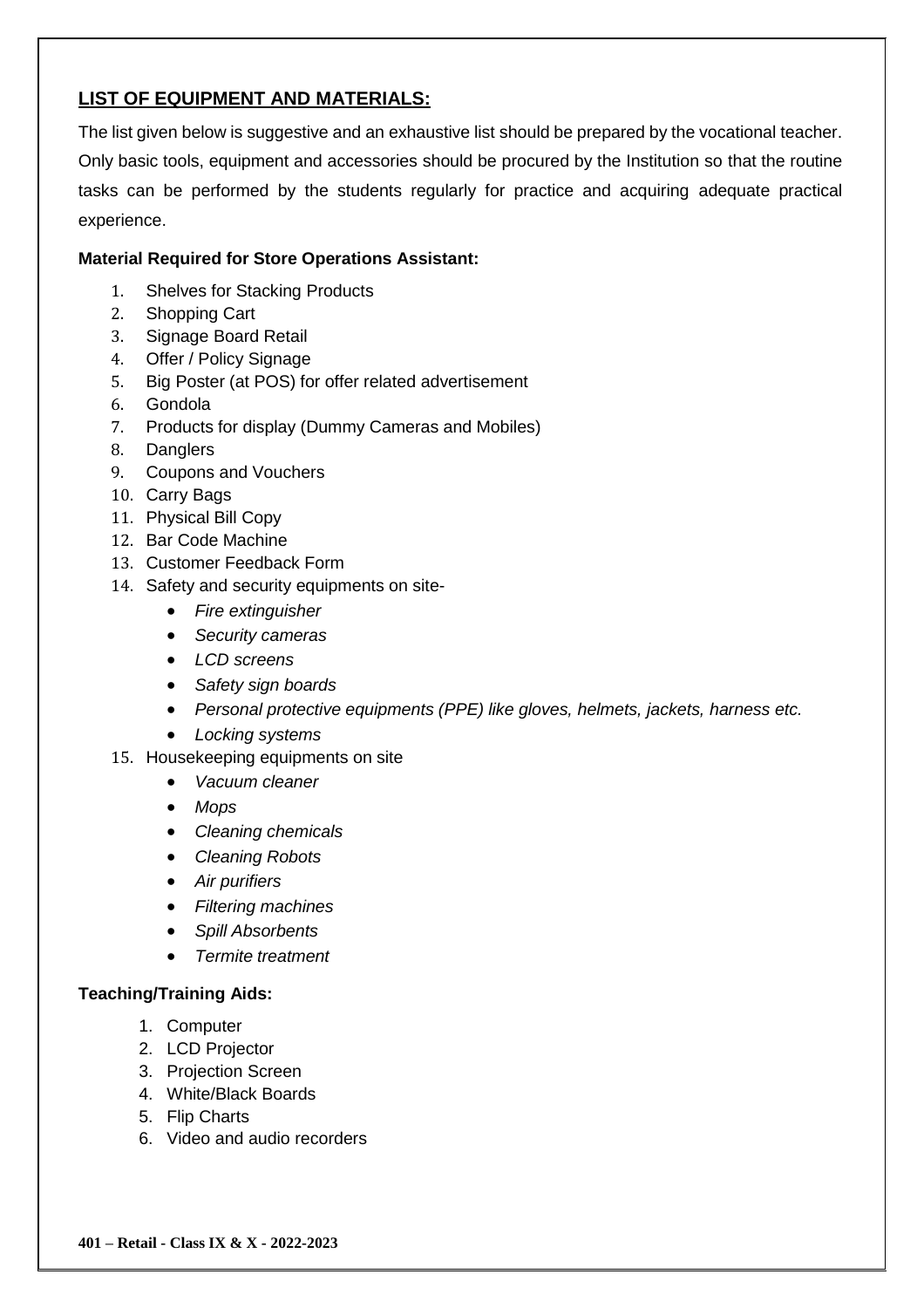#### **CAREER OPPORTUNITIES:**

Retail is the sector which provides huge career opportunities to all age group of people irrespective of qualification, gender, race and religion. Following career opportunities are available in this field. Students can make their career in any field based on their interest and suitability.

- $\triangleright$  Supply chain management
- $\triangleright$  Visual Merchandising
- $\triangleright$  Category Management
- $\triangleright$  Store operation
- $\triangleright$  Mall Management
- $\triangleright$  Inventory Management

#### **VERTICAL MOBILITY:**

At BBA/B.Com level, students may start their career as a business executive and they can reach at managerial level over the period of time. For the career progression, following career options are available in retail field.

- $\triangleright$  Retail sales executive
- $\triangleright$  Visual merchandising executive
- $\triangleright$  Retail account executive
- $\triangleright$  Store operation executive
- $\triangleright$  Executive (Logistics and supply chain).
- $\triangleright$  Executive ( Inventory management)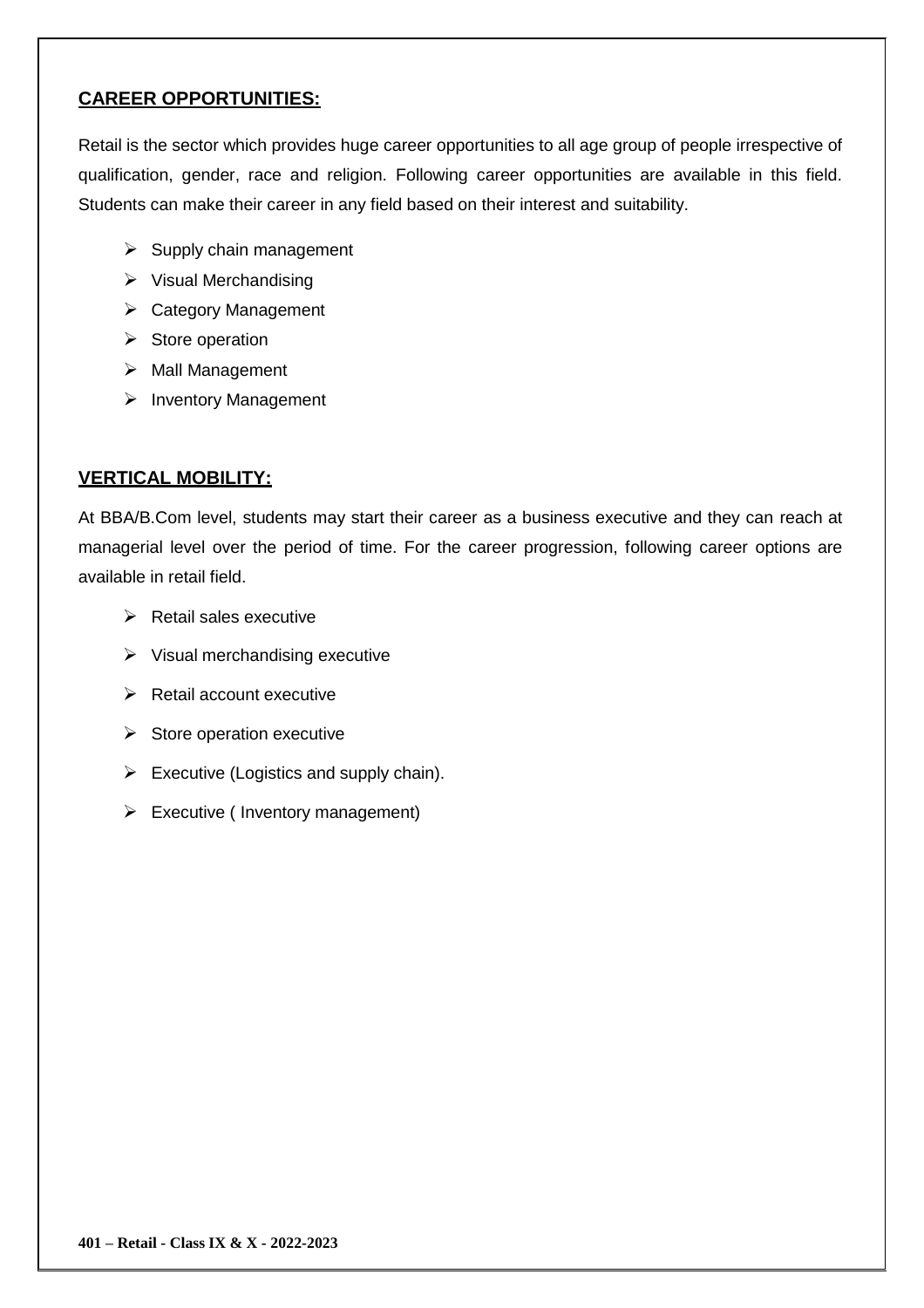# RETAIL (SUBJECT CODE – 401)

# CLASS – IX (SESSION 2022-2023)

**Total Marks: 100 (Theory-50 + Practical-50)**

|                    | <b>UNITS</b>                                                  | <b>NO. OF HOURS</b><br>for Theory and<br><b>Practical</b><br>220 | <b>MAX. MARKS</b><br>for Theory and<br><b>Practical</b><br>100 |  |
|--------------------|---------------------------------------------------------------|------------------------------------------------------------------|----------------------------------------------------------------|--|
|                    | <b>Employability Skills</b>                                   |                                                                  |                                                                |  |
| ◀                  | Unit 1: Communication Skills-I                                | 13                                                               | $\overline{2}$                                                 |  |
| Part               | Unit 2: Self-Management Skills-I                              | 07                                                               | $\overline{2}$                                                 |  |
|                    | Unit 3 : ICT Skills-I                                         | 13                                                               | $\overline{2}$                                                 |  |
|                    | Unit 4 : Entrepreneurial Skills-I                             | 10                                                               | $\overline{2}$                                                 |  |
|                    | Unit 5 : Green Skills-I                                       | 07                                                               | $\overline{2}$                                                 |  |
|                    | <b>Total</b>                                                  | 50                                                               | 10                                                             |  |
|                    | <b>Subject Specific Skills</b>                                |                                                                  |                                                                |  |
|                    | Unit 1: Introduction to Retail                                | 25                                                               | 20                                                             |  |
| <u>ന</u>           | Unit 2: Receiving and Storage of Goods                        | 25                                                               |                                                                |  |
| Part               | 25<br>Unit 3: Stock Levels in Storage                         |                                                                  |                                                                |  |
|                    | Unit 4: Customer Service                                      | 20                                                               | 20                                                             |  |
|                    | <b>Total</b>                                                  | 95                                                               | 40                                                             |  |
|                    | <b>Practical Work</b>                                         |                                                                  |                                                                |  |
|                    | Project                                                       |                                                                  | 10                                                             |  |
|                    | Viva                                                          |                                                                  | 05                                                             |  |
| $\bar{\mathbf{g}}$ | 75<br><b>Practical File</b>                                   |                                                                  | 15                                                             |  |
|                    | Demonstration of skill competencyvia Lab<br><b>Activities</b> |                                                                  | 20                                                             |  |
|                    | <b>Total</b>                                                  | 75                                                               | 50                                                             |  |
|                    | <b>GRAND TOTAL</b>                                            | 220                                                              | 100                                                            |  |

**NOTE: Detailed Curriculum/ Topics to be covered under Part A: Employability Skills can be downloaded from CBSE website**.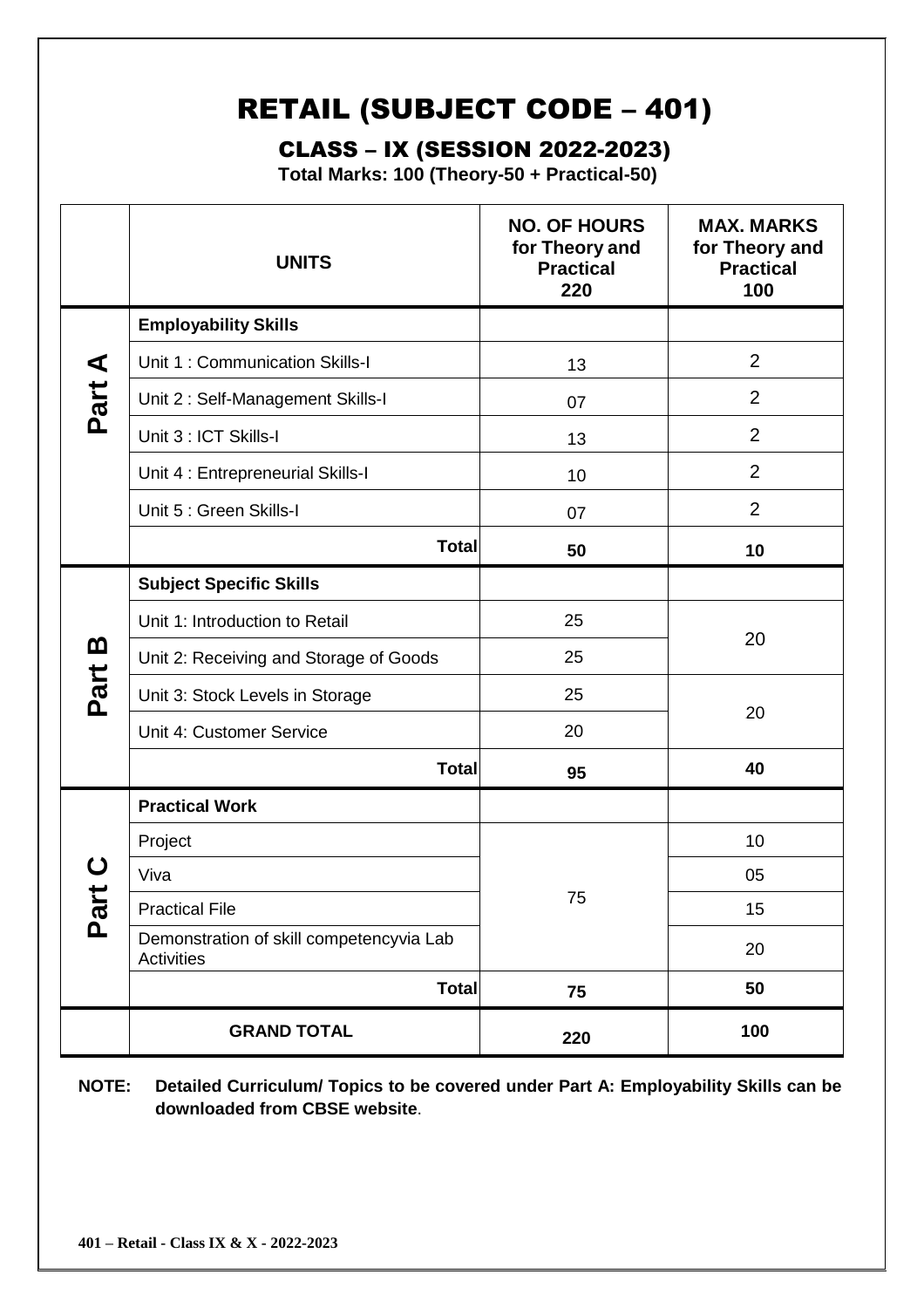#### **PRACTICAL GUIDELINES FOR CLASS IX**

#### **Assessment of performance:**

The two internal examiners assigned for the conduct and assessment of Practical Examinations each in **Secondary School Curriculum (Under NSQF).** Question for the viva examinations should be conducted by both the examiners. Question to be more of General nature, project work or the curriculum. Investigatory Project especially those that show considerable amount of effort and originality, on the part of the student, should get suitable high marks, while project of a routine or stereotyped nature should only receive MEDIOCRE marks.

#### **Procedure for Record of Marks in the Practical answer-books:**

The examiner will indicate separately marks of practical examination on the title page of the answerbooks under the following heads:-

#### **Project -10 marks**

Projects for the final practical is given below. Student may be assigned

#### **Viva based on Project -05 marks**

The teacher conducting the final practical examination may ask verbal questions related to the project, if any, done by the student. Alternatively, if no project has been assigned to the students,viva may be based on questions of practical nature from the field of subject as per the Curriculum

#### **Practical File -15 Marks**

Students to make a power point presentation / assignment / practical file / report. Instructor shall assign them any outlet to study the elements in retailing.

Suggested list of Practical –

- 1. Visit to a retail store and mention your observation on different functions of the retail store.
- 2. Visit your market and prepare list of at least five organized and unorganized retail formats giving reasons for each classification.
- 3. Visit of a retail store and to observe and report various types of material handlingequipment deployed by the retailers.
- 4. Draw a chart on various staff appearance/dressing protocols deployed by the retailer.
- 5. Visit your market to identify, sort the detail outlet on basis of different products sold by them.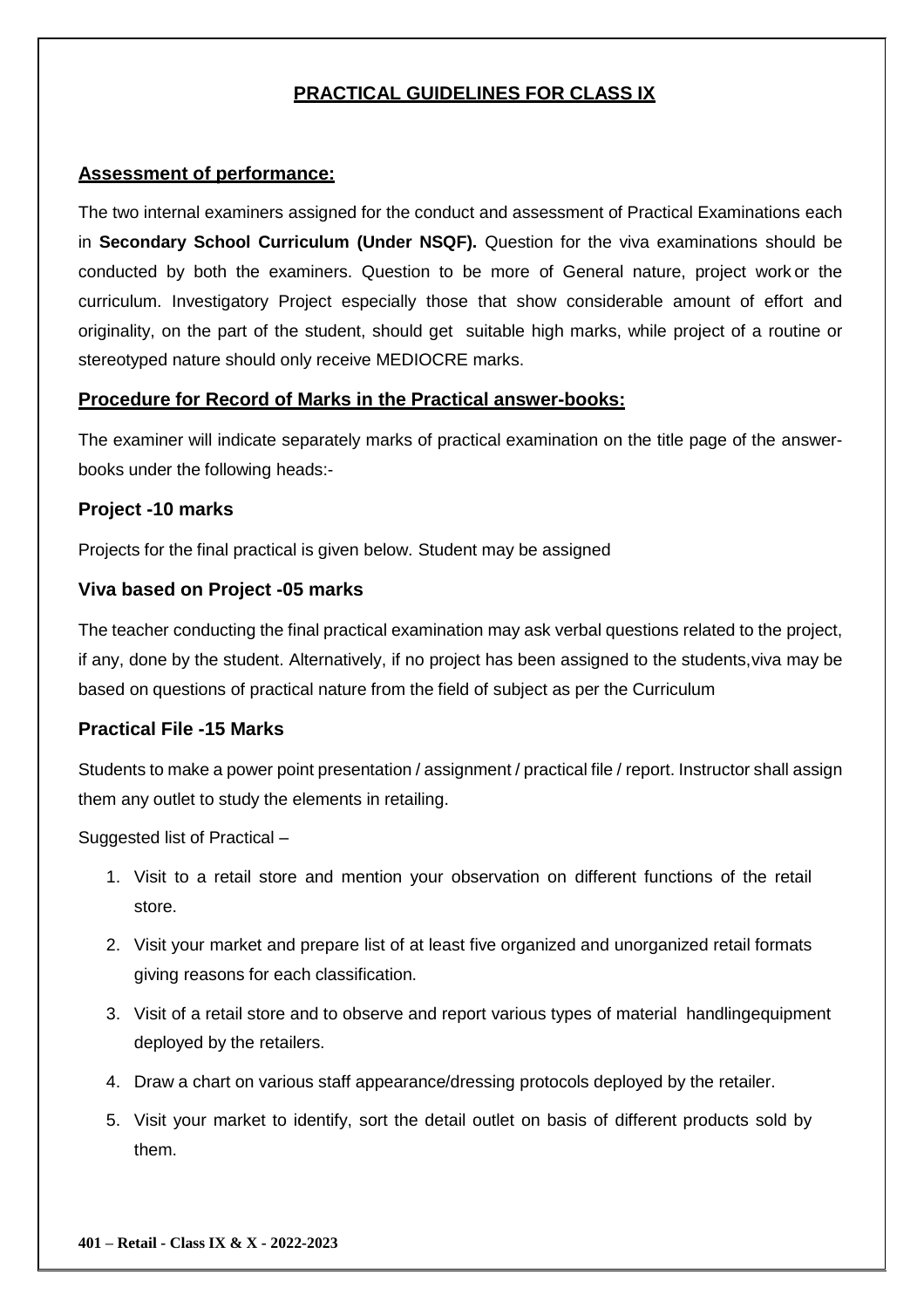- 6. Visit your market to identify various exclusive outlet and multi-brand outlet given reasonsof your choice in each case
- 7. Visit a local food and grocery retail outlet. Study the category of products this store offerson the basis of a) type of product b) brand c) kind of handling
- 8. Visit the nearby market. Identify and sort the outlets on the basis of different types of product being handled by each store

#### **Demonstration of skill competency in Lab Activities -20 marks**

#### **Guidelines for Project Preparation:**

The final project work should encompass chapters on:

- a) Introduction,
- b) Identification of core and advance issues,
- c) Learning and understanding and
- d) Observation during the project period.

Activity to be suggested by internal examiner, to be conducted on practical day.Suggestive activities can be-

- 1. Retail sales talk: student to be assigned a brand and asked to sell in 2-3 minutes.
- 2. Students to prepare poster on either of the following two topics and asked to present
	- a. Safe practices
	- b. Careers in Retailing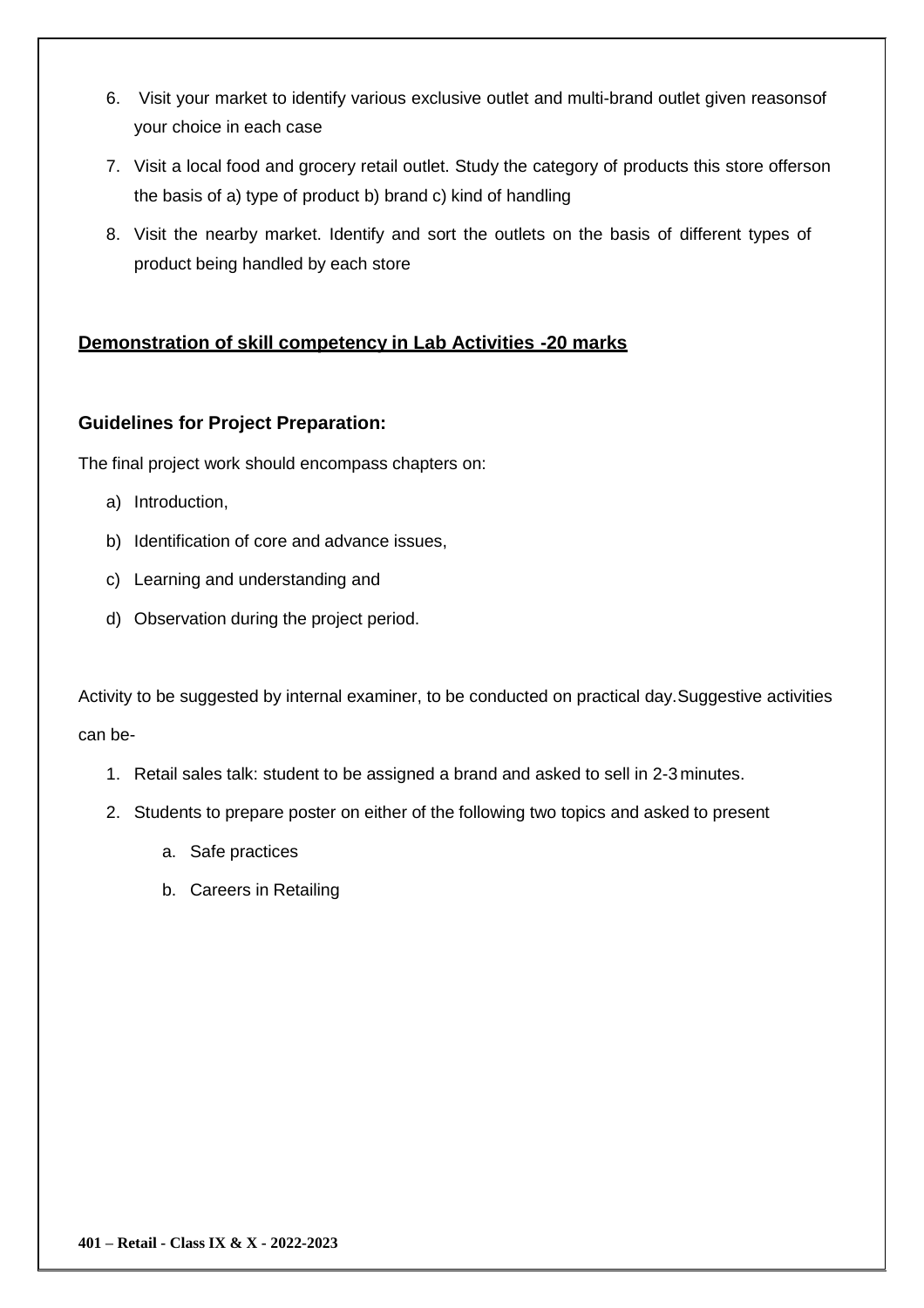# RETAIL (SUBJECT CODE – 401)

## **CLASS – X** (SESSION 2022-2023)

**Total Marks: 100 (Theory-50 + Practical-50)**

|                     | <b>UNITS</b>                                             | <b>NO. OF HOURS</b><br>for Theory and<br><b>Practical</b><br>220 | <b>MAX. MARKS</b><br>for Theory and<br><b>Practical</b><br>100 |  |
|---------------------|----------------------------------------------------------|------------------------------------------------------------------|----------------------------------------------------------------|--|
|                     | <b>Employability Skills</b>                              |                                                                  |                                                                |  |
|                     | Unit 1: Communication Skills-II*                         | 13                                                               |                                                                |  |
|                     | Unit 2: Self-Management Skills-II                        | 07                                                               | 3                                                              |  |
| ⋖                   | Unit 3 : ICT Skills-II                                   | 13                                                               | 3                                                              |  |
| Part                | Unit 4 : Entrepreneurial Skills-II                       | 10                                                               | $\overline{4}$                                                 |  |
|                     | Unit 5 : Green Skills-II*                                | 07                                                               |                                                                |  |
|                     | <b>Total</b>                                             | 50                                                               | 10                                                             |  |
|                     | <b>Subject Specific Skills</b>                           |                                                                  |                                                                |  |
|                     | Unit 1: Delivery of Goods                                | 25                                                               | 20                                                             |  |
|                     | Unit 2: Retail store operation<br>25                     |                                                                  |                                                                |  |
| m                   | Unit 3: Merchandise Planning                             | 25                                                               |                                                                |  |
| Part                | Unit 4: Security Operation and Housekeeping<br>in Retail | 20                                                               | 20                                                             |  |
|                     | <b>Total</b>                                             | 95                                                               | 40                                                             |  |
|                     | <b>Practical Work</b>                                    |                                                                  |                                                                |  |
|                     | Viva                                                     |                                                                  | 05                                                             |  |
| $\mathbf C$<br>Part | <b>Practical File</b>                                    | 75                                                               | 25                                                             |  |
|                     | Demonstration of skill competency via Lab<br>Activities  |                                                                  | 20                                                             |  |
|                     | <b>Total</b>                                             | 75                                                               | 50                                                             |  |
|                     | <b>GRAND TOTAL</b>                                       | 220                                                              | 100                                                            |  |

**Note: \* marked units are to be assessed through Internal Assessment/ Student Activities. They are not to be assessed in Theory Exams**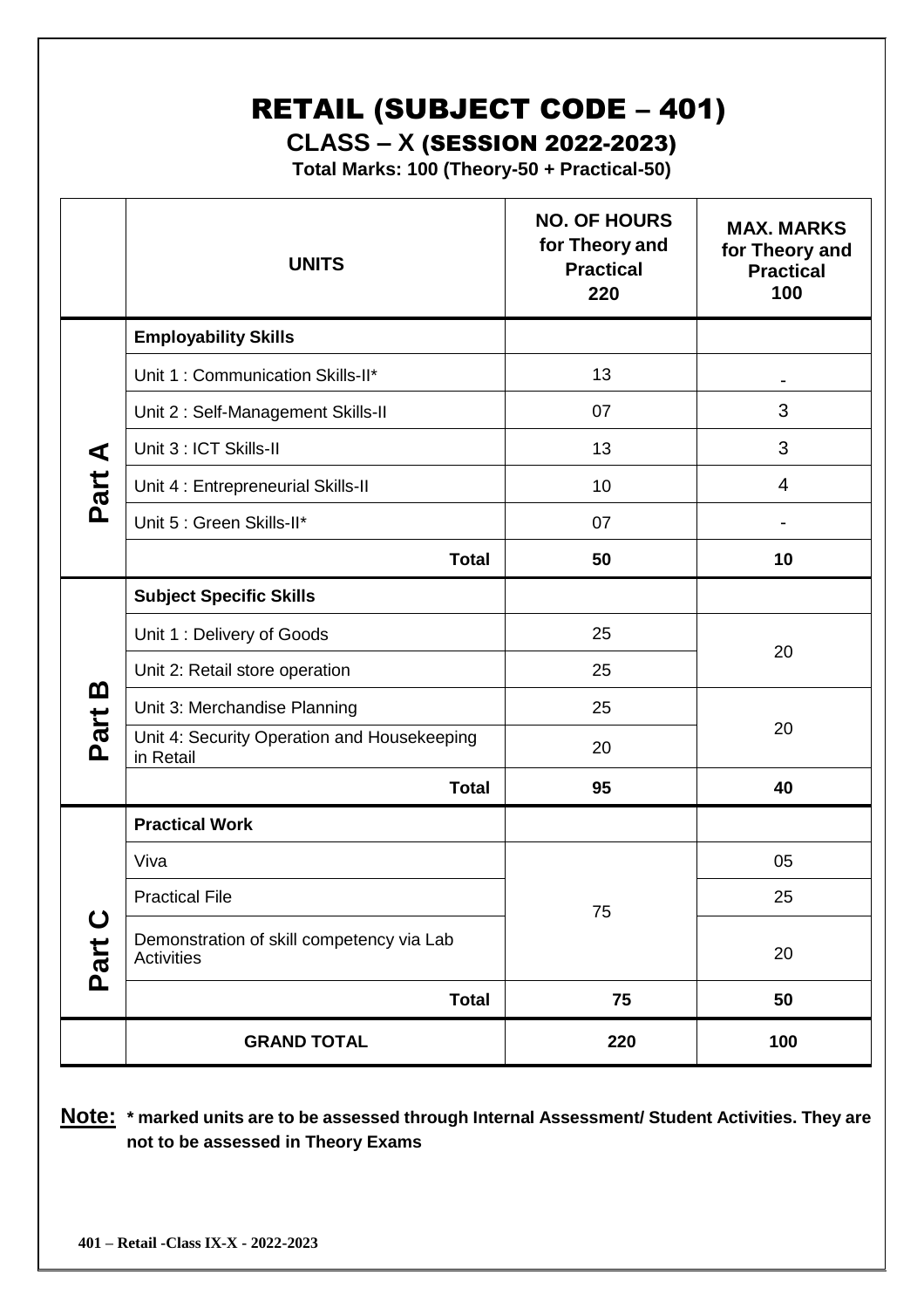## DETAILED CURRICULUM/ TOPICS:

# CLASS - X

#### **Part-A: EMPLOYABILITY SKILLS**

| <b>S. No.</b> | <b>Units</b>                                               | <b>Duration in Hours</b> |
|---------------|------------------------------------------------------------|--------------------------|
| 1.            | Unit 1: Communication Skills-II                            | 13                       |
| 2.            | Unit 2: Self-management Skills-II                          | 07                       |
| 3.            | Unit 3: Information and Communication Technology Skills-II | 13                       |
| 4.            | Unit 4: Entrepreneurial Skills-II                          | 10                       |
| 5.            | Unit 5: Green Skills-II                                    | 07                       |
|               | <b>TOTAL DURATION</b>                                      | 50                       |

**Note: \* marked units are to be assessed through Internal Assessment/ Student Activities. They are not to be assessed in Theory Exams** 

**Detailed Curriculum/ Topics to be covered under Part A: Employability Skills can be downloaded from CBSE website.**

| S. No. Units |                                                       | <b>Duration in Hours</b> |
|--------------|-------------------------------------------------------|--------------------------|
|              | Unit 1: Delivery of Goods                             | 25                       |
| 2.           | Unit 2: Retail store operation                        | 25                       |
| 3.           | Unit 3: Merchandise Planning                          | 25                       |
| 4.           | Unit 4: Security Operation and Housekeeping in Retail | 20                       |
|              | <b>TOTAL DURATION</b>                                 | 95                       |

#### Part-B – SUBJECT SPECIFIC SKILLS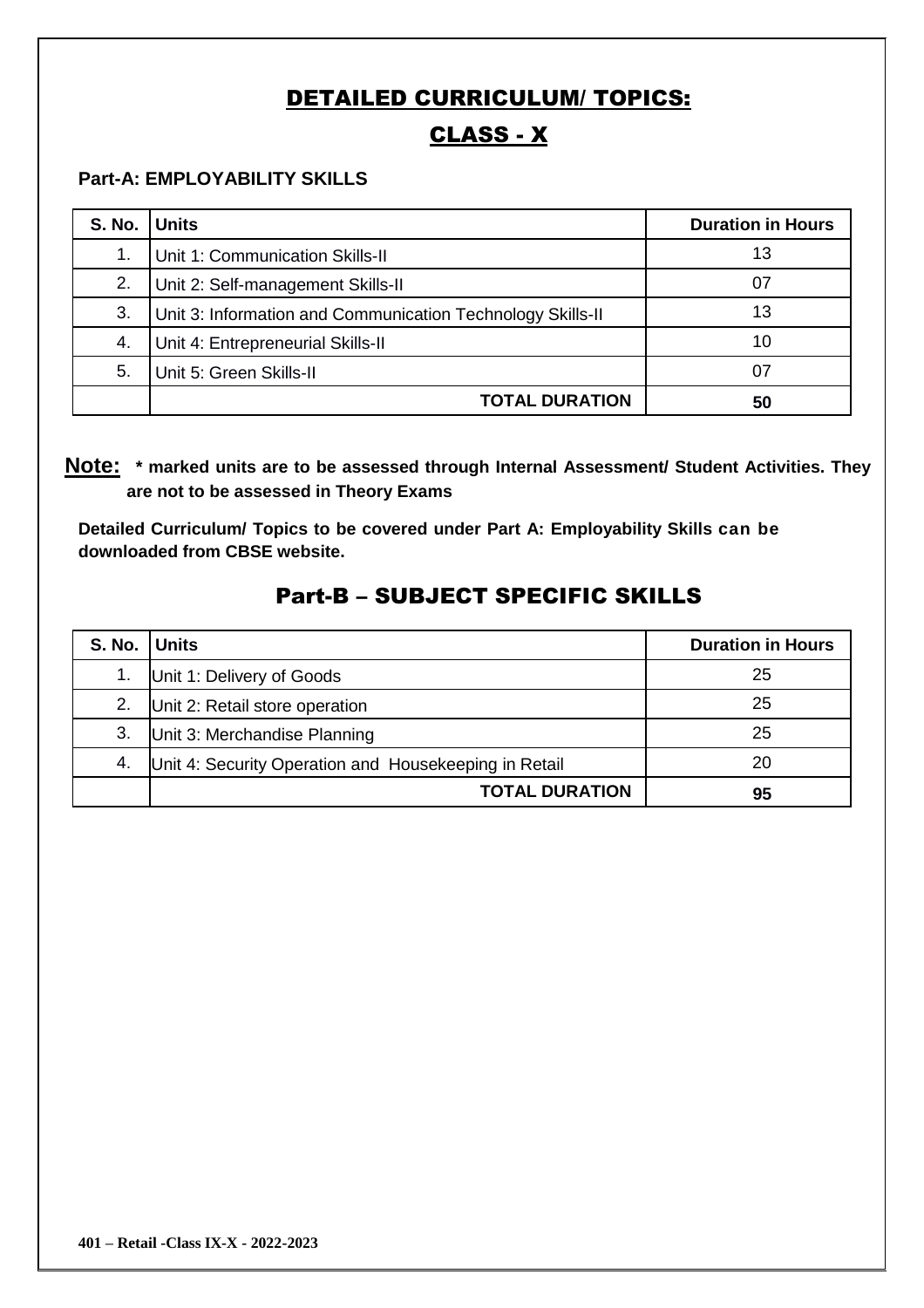| <b>UNIT</b>            | <b>SUB-UNIT</b>                              | <b>SESSION/ ACTIVITY/ PRACTICAL</b>                                                                                                                                                                                                                                                                                                                                                                                                                                                                                                                                                                                                                    |
|------------------------|----------------------------------------------|--------------------------------------------------------------------------------------------------------------------------------------------------------------------------------------------------------------------------------------------------------------------------------------------------------------------------------------------------------------------------------------------------------------------------------------------------------------------------------------------------------------------------------------------------------------------------------------------------------------------------------------------------------|
| 1. Delivery<br>ofgoods | 1. Billing<br>Procedure                      | Session: Describes the basic understanding and<br><b>Competencies for Billing Personnel</b><br>• State various types of Billing and Accounting Heads<br>Understanding basic accounting Terminologies<br>related with Billing<br>Session: Handle the various modes of payment during the<br>Billing process.<br>Describes various modes of payments.<br>$\bullet$<br>• State the precautions to be taken while handlingthe<br>mode of payments.<br>• Understanding use of various Equipment's used in<br><b>Payment Process</b><br>Activity: On the job to handle payments in Retail<br>Organization.                                                   |
|                        | 2. Elements of<br>Transportations            | Session: Describe the various modes of transport<br>Common modes of retail transport.<br>Factors affecting modes of transport. Session: Identify<br>objectives of loading and unloading<br>Describe the objective of loading and unloading.<br>$\bullet$<br>Discuss the significance of loading and unloading.<br>Activity: Make a brief report on loading and unloading.<br>Session: Identify the problems associated to retail<br>transport.<br>• Types of problems faced during transportation inretail.<br>Solutions to overcome the problems in retail<br>transportation.                                                                         |
|                        | 3. Delivery<br>Procedure                     | Session: Understand the various delivery procedure for<br>delivery of items.<br>• Describe various delivery procedures for delivery of goods<br>in malls, grocery shops and web-based service.<br>Session: State the delivery process of Grocery/Smallshops.<br>• Identify the methods for packing, bagging and arranging<br>for delivery in departmental stores and malls<br>Session: Identify the delivery process of grocery/small<br>shops.<br>• State the method for packing, labeling, marking and<br>arranging for delivery.<br>Process of home delivery.<br>Activity: Role play on customer handling, packing,<br>bagging and delivery of good |
|                        | 4. Laws of<br><b>records</b><br>maintenance* | <b>Session: Identify the various records and maintenance</b><br>followed in retail.*<br>• State the various records and maintenance used in<br>organized retail sector*<br>Session: Understand the law of various records and<br>maintenance*<br>• Law for record and maintenance method used in<br>small shops/ grocery shops/small scale industry.*                                                                                                                                                                                                                                                                                                  |

**\*Note:- To be assessed in practical only. No question shall be asked from this portion in Theory exams.**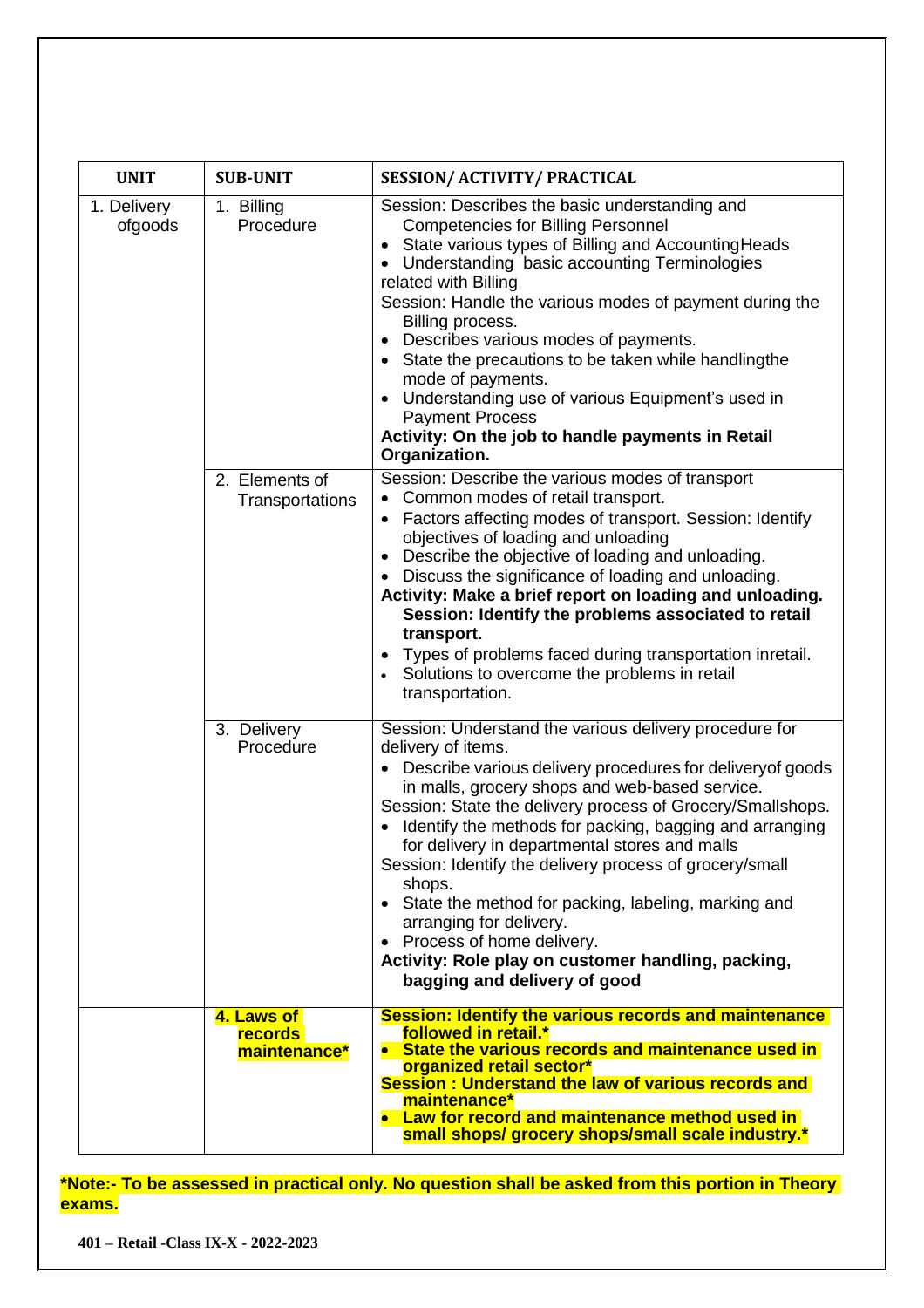| <b>UNIT</b>                   | <b>SUB-UNIT</b>                    | <b>SESSION/ ACTIVITY/ PRACTICAL</b>                                                                                                                                                                                                                                                                                                                                                                                                                                                                                                                                                                                                                                                                                                                                                                                                                                                                                                                                                                                                                                                                                              |
|-------------------------------|------------------------------------|----------------------------------------------------------------------------------------------------------------------------------------------------------------------------------------------------------------------------------------------------------------------------------------------------------------------------------------------------------------------------------------------------------------------------------------------------------------------------------------------------------------------------------------------------------------------------------------------------------------------------------------------------------------------------------------------------------------------------------------------------------------------------------------------------------------------------------------------------------------------------------------------------------------------------------------------------------------------------------------------------------------------------------------------------------------------------------------------------------------------------------|
| 2. Retail Store<br>Operations | 1. Store Layout<br>2. Store Design | Session: Competences required for store operations inretail<br>knowledge.<br>State whether the site is nearer to target market.<br>Describe the store area.<br>Describe the source of power and water supply.<br>• State the component of store layout.<br>Session: Identify the formalities required for store layouts.<br>• State the design and location of the store.<br>Steps involved in preparing store layout.<br>• Steps involved in identifying of store locations. Session:<br>Describe the location and proportion of spacethrough<br>numeric and visual space planning.<br>• Planning a layout for the store interior.<br>• Describe the allocation of space based on salesmargin<br>products and strategy.<br>Session: Describe the element if store planning and design.<br>Describe the elements (store design objectives selling<br>space, merchandise space, employee space, customer<br>space, display area, fixture arrangements etc.)<br>Session: Identify the tips for Retail store Design.<br>• Store, frontage, signing, furniture, display, lighting.<br>Decoration.<br>• Tips for retail store design. |
|                               | 3. Store<br>Procedure              | Session: Describe the competences of core areas in store<br>procedures<br>learn core areas like store exterior store interior customer<br>service and merchandise management<br>Session: identify the competitive analysis of storepromotion<br>learn from advertising agency public relation form marketing<br>specialist to promote the product through<br>retail<br>Session: Identify the opening and closing session in retailstore<br>opening procedure in retail storeclosing procedure in retail<br>store                                                                                                                                                                                                                                                                                                                                                                                                                                                                                                                                                                                                                 |
|                               | 4 Store<br>maintenance             | Session: Managing the operations and maintenance of the<br>retail stores.<br>• cleanliness of store premises depends on the maintenance<br>of the store till merchandising with thecustomer goes on<br>Session : Manage the receipts of the products issued fromthe<br>store<br>product procurement and issues of product Activity: On job<br>orientation of receipts and issues ofproducts from the store.                                                                                                                                                                                                                                                                                                                                                                                                                                                                                                                                                                                                                                                                                                                      |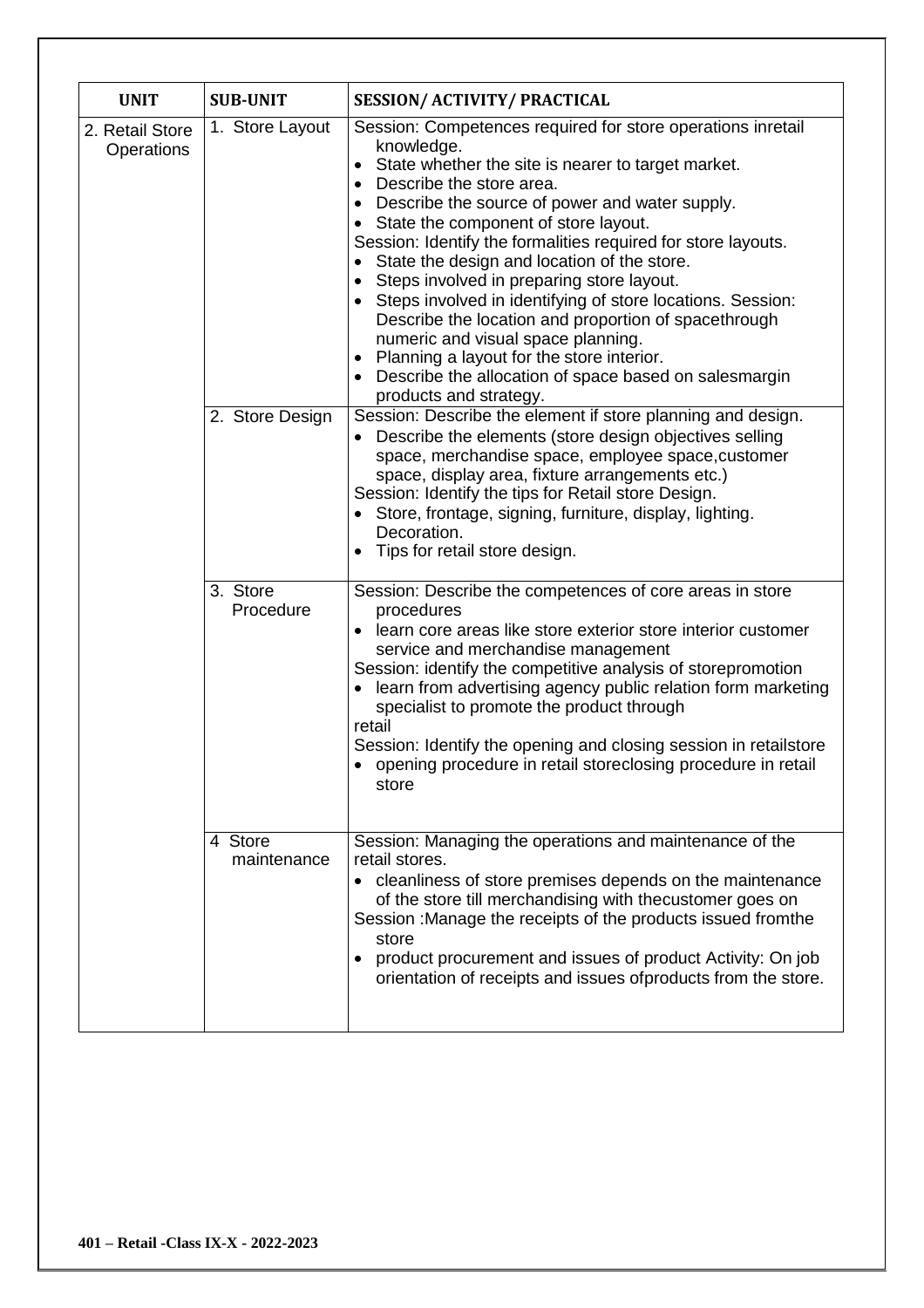| <b>UNIT</b>                | <b>SUB-UNIT</b>                                       | <b>SESSION/ ACTIVITY/ PRACTICAL</b>                                                                                                                                                                                                                                                                                                                                                                                                                                                                                                    |
|----------------------------|-------------------------------------------------------|----------------------------------------------------------------------------------------------------------------------------------------------------------------------------------------------------------------------------------------------------------------------------------------------------------------------------------------------------------------------------------------------------------------------------------------------------------------------------------------------------------------------------------------|
| 3. Merchandise<br>Planning | 1.<br>Kinds of<br>merchandise<br>2.<br>Role and       | Session: Be acquainted with terms and concepts of<br>merchandise<br>• concept of merchandise<br>the functions of merchandise<br>$\bullet$<br>planning of merchandising<br>$\bullet$<br>Session : list out the rights and guidelines of<br>merchandising<br>• types of rights<br>• tips of merchandising<br>Session: Identify the kinds of merchandise<br>Types of general merchandise<br>Session: Identify the roles and functions of junior                                                                                           |
|                            | function of<br>junior<br>merchandise                  | merchandise<br>Role of junior merchandise and their generalfunction<br>$\bullet$<br>Describe the various merchandise presentation<br>Session: apply the function of junior merchandiser at<br>different level<br>• General function of merchandiser<br>Functions of admiration merchandiser<br>Basic duties of merchandiser<br>Functions at different level<br>$\bullet$<br>Function of divisional merchandise manager                                                                                                                 |
|                            | 3.<br>Visual<br>merchandising<br>and display          | Session : Identify the basic aspects of visual<br>merchandising<br>Meaning of visual merchandising<br>$\bullet$<br>Aspects of visual merchandising<br>$\bullet$<br>Elements of visual merchandising<br>$\bullet$<br>Session : list out the functions , principles and techniques<br>ofvisual merchandising<br>• Functions of visual merchandiser<br>Principles of visual merchandising<br>Techniques of visual merchandising<br>Types of visual merchandising<br>Activities : Visit in various merchandising stores for<br>observation |
|                            | 4. Duties and                                         | <b>Session: Describe the duties and responsibilities of</b>                                                                                                                                                                                                                                                                                                                                                                                                                                                                            |
|                            | <b>responsibilities</b><br>of junior<br>merchandiser* | the junior merchandiser*<br>Describe the various career opportunities in the<br>$\bullet$<br>retail Industry*<br>Describe the purpose of knowing job*<br>Describe the employee and employer rights and<br>$\bullet$<br>responsibilities in retail Industry*                                                                                                                                                                                                                                                                            |
|                            |                                                       | • Describe the duties of junior merchandiser in<br><b>business Promotion.*</b><br>Session: Plan and prepare display of product *<br>Describe the purpose of display products*<br>• Describe the standards that the display should<br>meet.*<br><b>Activity: Visit to a retail store to understand how</b>                                                                                                                                                                                                                              |
|                            |                                                       | displays should conform to the Company's<br>requirement and standard.*<br>*Note:- To be assessed in practical only. No question shall be asked from this portion in                                                                                                                                                                                                                                                                                                                                                                    |

**Theory exams.**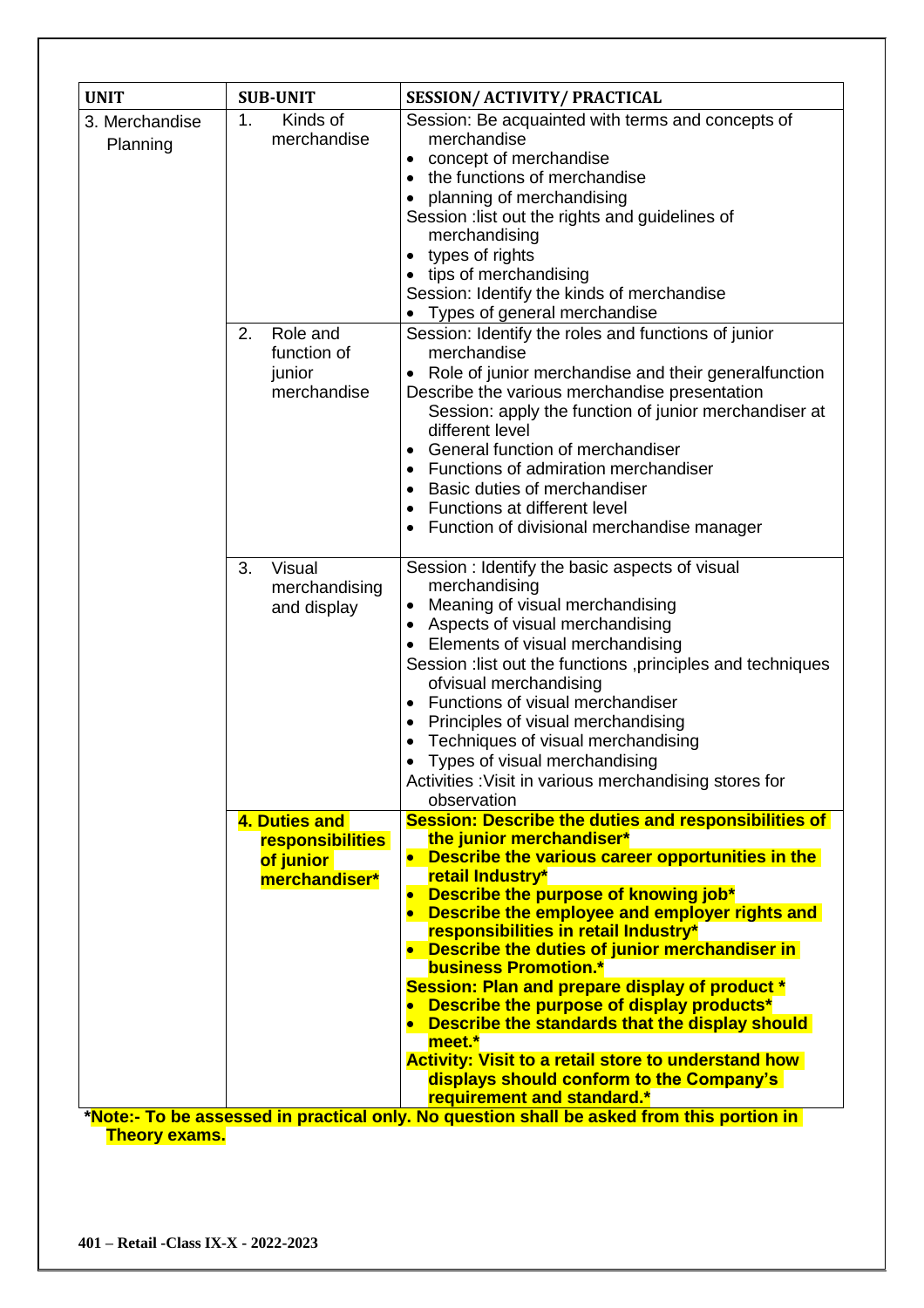| <b>UNIT</b>                                                | <b>SUB-UNIT</b>                                                                         | <b>SESSION/ ACTIVITY/ PRACTICAL</b>                                                                                                                                                                                                                                                                                                                                                                                                                                                                                                                     |
|------------------------------------------------------------|-----------------------------------------------------------------------------------------|---------------------------------------------------------------------------------------------------------------------------------------------------------------------------------------------------------------------------------------------------------------------------------------------------------------------------------------------------------------------------------------------------------------------------------------------------------------------------------------------------------------------------------------------------------|
| 4. Security<br>Operations and<br>Housekeeping<br>in Retail | 1. Security pointsin<br>retail store<br>2. Role and function<br>ofsecurity<br>personnel | Session: Identify the various security points.<br>Purpose of security point in retail store.<br>State the locations of security points in retail store.<br>Session: Identify the roles and functions of security<br>personnel<br>• role of security in retail store                                                                                                                                                                                                                                                                                     |
|                                                            |                                                                                         | • functions of security in retail store<br>Activity : group discussion on advancement in<br>security functions in retail store                                                                                                                                                                                                                                                                                                                                                                                                                          |
|                                                            | 3. Material handling<br>in housekeeping                                                 | Session: Describing the competencies required for<br>material handling in housekeeping<br>Describe the competencies and skills required for<br>housekeeping<br>Session: Examine the process of material handling<br>• Procedure to handle the material used in retail<br>housekeeping<br>Session: identify and operate housekeeping equipments<br>inretail department stores<br>• the materials and equipments<br>techniques of housekeeping practices andprotection<br>of material<br>Activity : role play on responsibilities of<br>housekeeping work |
|                                                            | 4. Procedure in<br>housekeeping *                                                       | Session: Identify the competencies required for<br>housekeeping in retail operations*<br>• to describe housekeeping in retail outlets retail<br>store and malls*<br>• competencies required for housekeeping session<br>• applying housekeeping in the area of cleanliness<br>hygiene safety disposal of waste*<br>• competencies required in cleanliness hygiene<br>waste disposal safety health hazards*<br><b>Activity: Visit to retail store and observe what kind</b><br>of method is applied for housekeeping of retail<br>store*                 |

**\*Note:- To be assessed in practical only. No question shall be asked from this portion in Theory exams.**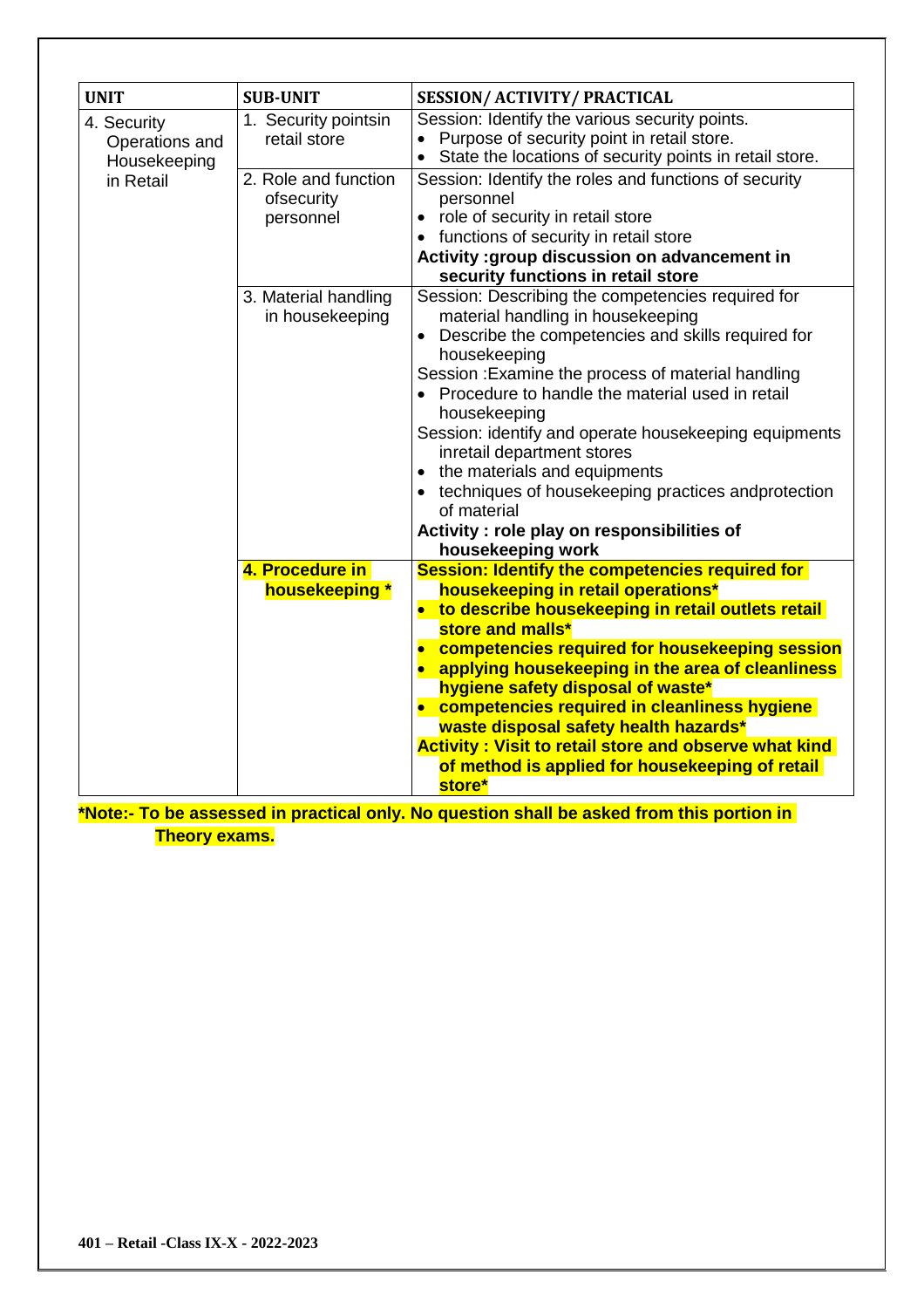#### **PRACTICAL GUIDELINES FOR CLASS X**

#### **Assessment of performance:**

The two internal examiners assigned for the conduct and assessment of Practical Examinations each in **Secondary School Curriculum (Under NSQF).** Question for the viva examinations should be conducted by both the examiners. Question to be more of General nature, project work or the curriculum. Investigatory Project especially those that show considerable amount of effort and originality, on the part of the student, should get suitable high marks, while project of a routine or stereotyped nature should only receive MEDIOCRE marks.

#### **Procedure for Record of Marks in the Practical answer-books:**

The examiner will indicate separately marks of practical examination on the title page of the answerbooks under the following heads:-

#### **Viva based on Project -05 marks**

The teacher conducting the final practical examination may ask verbal questions related to the project, if any, done by the student. Alternatively, if no project has been assigned to the students,viva may be based on questions of practical nature from the field of subject as per the Curriculum

#### **Practical File -25 Marks**

Students to make a PowerPoint presentation. Alternatively, if they can't be assigned a power point presentation then they can communicate their project work through practical file.

Suggested list of Projects –

- 1. Identify and visit two local retail outlets. Study the differences in store layout of both and report.
- 2. Visit a retail outlet in a nearby mall or market and discuss the visual merchandising tools applied in the store
- 3. Visit to a Retail Store and make project on accounting procedures used by the retailers e.g., Khata Bahi or Billing process of a retail shop in a mall.
- 4. Visit to a retail store and to prepare the project on different activities involved in billing process in a store.
- 5. Modes of payment visit to retail store and make a project on different modes of the payments used by the retailer.
- 6. Visit to retail store and prepare the project on different steps involved in order to handlethe payments.